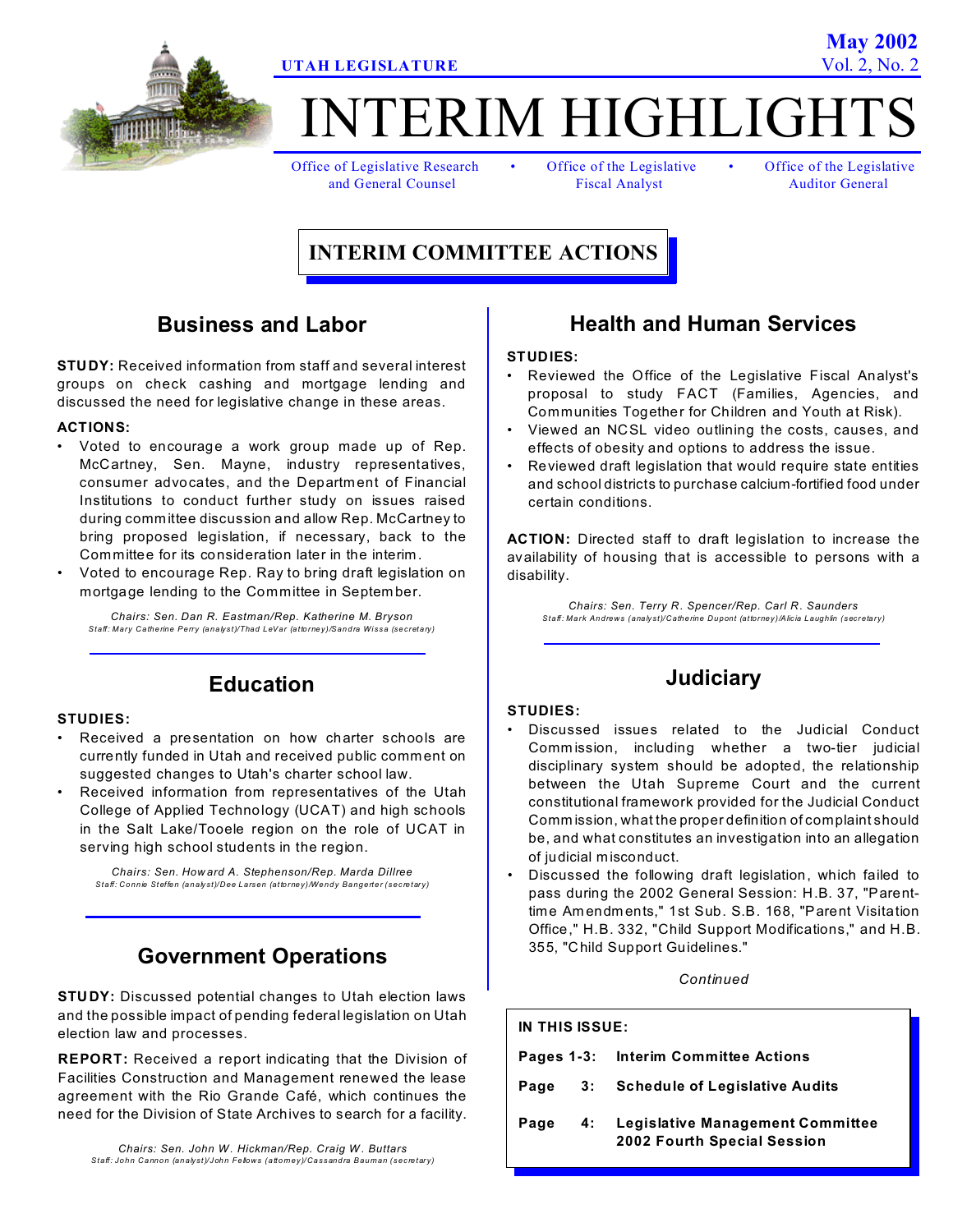**ACTION:** Voted to not consider the possibility of allowing litigants who have successfully appealed a lower court ruling to have a different judge if the case is remanded back to the lower court.

*Chairs: Sen. David L. Gladwell/Rep. Glenn L. Way Staff: Jerry Howe (analyst)/Esther Chelsea-McCarty (attorney)/Glenda Whitney (secretary)*

### **Law Enforcement and Criminal Justice**

**STUDY:** Received information from staff on the current DUI laws and current state and national DUI statistics. The Comm ittee also received information on current problems affecting the consistent application of DUI penalties in Utah, including the lack of automation in justice courts, as well as potential solutions.

#### **ACTIONS:**

- Requested that staff provide follow-up information regarding DUI sentencing, DUI research and evaluation, and DUI ignition interlock.
- Unanimously recommended, without a quorum in the Senate, Rep. Tyler's draft legislation "Court Record of Driving Under the Influence Cases" for the 2002 Fourth Special Session.

*Chairs: Sen. D. Chris Buttars/Rep. DeMar "Bud" Bowman Staff: Chyleen Arbon (analyst)/Susan Creager Allred (attorney)/Alicia Laughlin (secretary)*

### **Natural Resources, Agriculture, and Environment**

#### **REPORTS:**

- Received a report from the Division of Water Resources on potential water developm ent in Utah.
- Received a report from the Office of the Attorney General and the Department of Natural Resources on current laws regulating the interstate transportation of Utah water.

### **ACTIONS:**

- Approved the recommendations presented by the Division of State Parks and Recreation regarding the proposed closure of state parks to meet budget reduction requirem ents.
- After receiving a report from the Division of Water Resources on drought conditions in Utah and the impacts on municipal and agricultural water users, the Committee directed staff to send a letter to Utah's Congressional delegation and to the U.S. Secretary of Agriculture urging federal drought assistance for the Utah agricultural industry. The Committee also received a report from the Department of Agriculture regarding potential sources of drought assistance to the agricultural industry.

### **Political Subdivisions**

#### **STUDIES:**

- Received a briefing on what needs to be done to com plete the rewriting of Title 17A, Special Districts.
- Discussed special district bonding laws to assure conformity with the provisions of the Utah Municipal Bond Act.
- Discussed the claims filing process involving special districts by those injured as a result of special district activities.
- Discussed whether or not special districts should have the power to condemn culinary water.

*Chairs: Sen. Carlene M. Walker/Rep. David L. Hogue Staff: Joseph Wade (analyst)/Robert Rees (attorney)/Joy Miller (secretary)*

### **Public Utilities and Technology**

**STUDY:** Received presentations regarding energy generation/consumption and business relationship issues. Topics included regulated and unregulated power providers as well as air pollution credits.

#### **ACTIONS:**

- Requested the Public Service Commission to study and report back to the Comm ittee on barriers to the development of small power producers and co-generators.
- Recomm ended that the Comm ittee consider the need for investments in public utility service facilities at the June interim m eeting.
- Recomm ended draft legislation "Industrial Electric Infrastructure Act" be placed on the call for the Fourth Special Session.

*Chairs: Sen. Leonard M. Blackham/Rep. John E. Swallow Staff: Richard North (analyst)/Patricia Owen (attorney)/Junie Anderson (secretary)*

### **Revenue and Taxation**

### **STUDIES:**

- Reviewed whether state government should disburse to local governm ents the interest that the State earns on local option sales and use taxes collected by the Utah State Tax Comm ission.
- Reviewed the Resort Community Local Option Sales and Use Taxes. The Comm ittee discussed whether changes to state laws governing these taxes are necessary.

**ACTION:** Adopted a motion: (1) tabling proposed legislation for the 2002 Fourth Special Session regarding the State's response to the federal special depreciation allowance for certain property; and (2) recomm ending that the Governor not place this item on the call for the 2002 Fourth Special Session.

*Chairs: Sen. Curtis S. Bramble/Rep. Wayne A. Harper Staff: Bryant Howe (analyst)/Rebecca Rockwell (attorney)/Sandra Wissa (secretary)*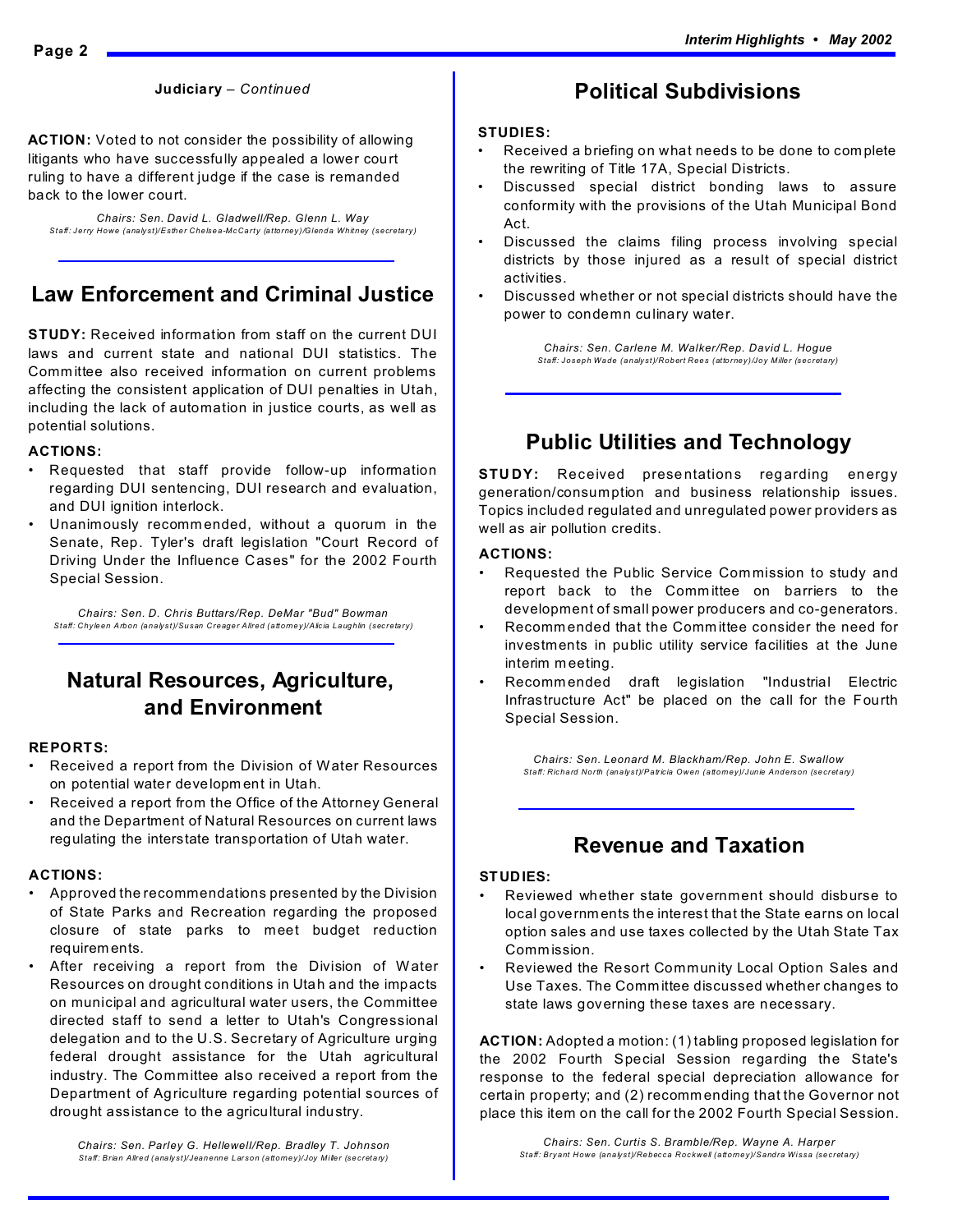### **Transportation**

**STUDY:** Discussed motor fuel and special fuel tax rates and revenues as well as the eroding effect of inflation on fuel tax revenues. The committee also discussed the enforcement and administration of special clean fuel certificates.

### **ACTIONS:**

- Requested that staff prepare legislation to allow the timeframe for acquisition of property for a future transportation corridor to be up to 30 years in advance instead of 20 years in advance.
- Requested that staff prepare legislation to provide exceptions to the \$200 vehicle impound fee for DUI cases.

*Chairs: Sen. David H. Steele/Rep. Joseph G. Murray Staff: Benjamin Christensen (analyst)/Keith Woodwell (attorney)/Junie Anderson (secretary)*

### **Workforce Services & Community and Economic Development**

### **ACTIONS:**

- Directed staff to draft legislation focusing on cooperative efforts to stretch state dollars for tourism promotion.
- Directed staff to open committee bill files for the Industrial Assistance Fund and the Office of Child Care.
- Created a High Technology Business Development Subcommittee to meet for a one-day forum on July 10, 2002.

*Chairs: Sen. Beverly Evans/Rep. Richard M. Siddoway Staff: Jami Momberger (analyst)/Jim W ilson (attorney)/Jennifer Markham (secretary)*

### **SCHEDULE OF LEGISLATIVE AUDITS**

*Office of the Legislative Auditor General*

### **Reports Recently Released**

| <b>Audit Name</b>                             | Date Released |
|-----------------------------------------------|---------------|
| Hogle Zoo                                     | April 2002    |
| Health and Human Services Local Provider COLA | April 2002    |
| University of Utah Medical School Admissions  | January 2002  |

*If you would like a full copy of recently released reports, please call (801) 538-1033, or visit our webs ite at www.le.state.ut.us/audit/olag.htm*.

### **Current Audits**

| <b>Audits in Process</b>                           | <b>Estimated</b><br><b>Completion Date*</b> |
|----------------------------------------------------|---------------------------------------------|
| School Land Trust Account Funds                    | May 2002                                    |
| <b>Foster Care Foundation</b>                      | May 2002                                    |
| <b>Salary Survey for Professional</b><br>Engineers | May 2002                                    |
| 2002 Child Welfare Review                          | <b>July 2002</b>                            |
| Textbook Monitoring                                | <b>July 2002</b>                            |
| <b>Retirement System Investments</b>               | Sept. 2002                                  |
| Judicial Conduct Commission                        | Sept. 2002                                  |
| <b>Tax Commission Collections</b>                  | Oct. 2002                                   |
| Local Mental Health System                         | Nov. 2002                                   |

\*The audit completion date is only tentative and may change based on the conditions incurred by the audit teams.

### **Future Audits**

| <b>New Audits Approved</b>                               |
|----------------------------------------------------------|
| U-TAX Project                                            |
| Legacy Highway                                           |
| Public Employees Health Plan (PEHP)                      |
| Temporary Assistance for Needy Families (TANF)<br>Grants |
| Use of Technology in Education                           |
| School Closure Procedures                                |
| Alleged Intimidation of Task Force Witness               |
| Property Tax Exemptions                                  |
| Decentralization of State Office of Education            |

**Page 3**

The Legislative Audit Subcomm ittee has prioritized the audits listed above which will be assigned as staff become available.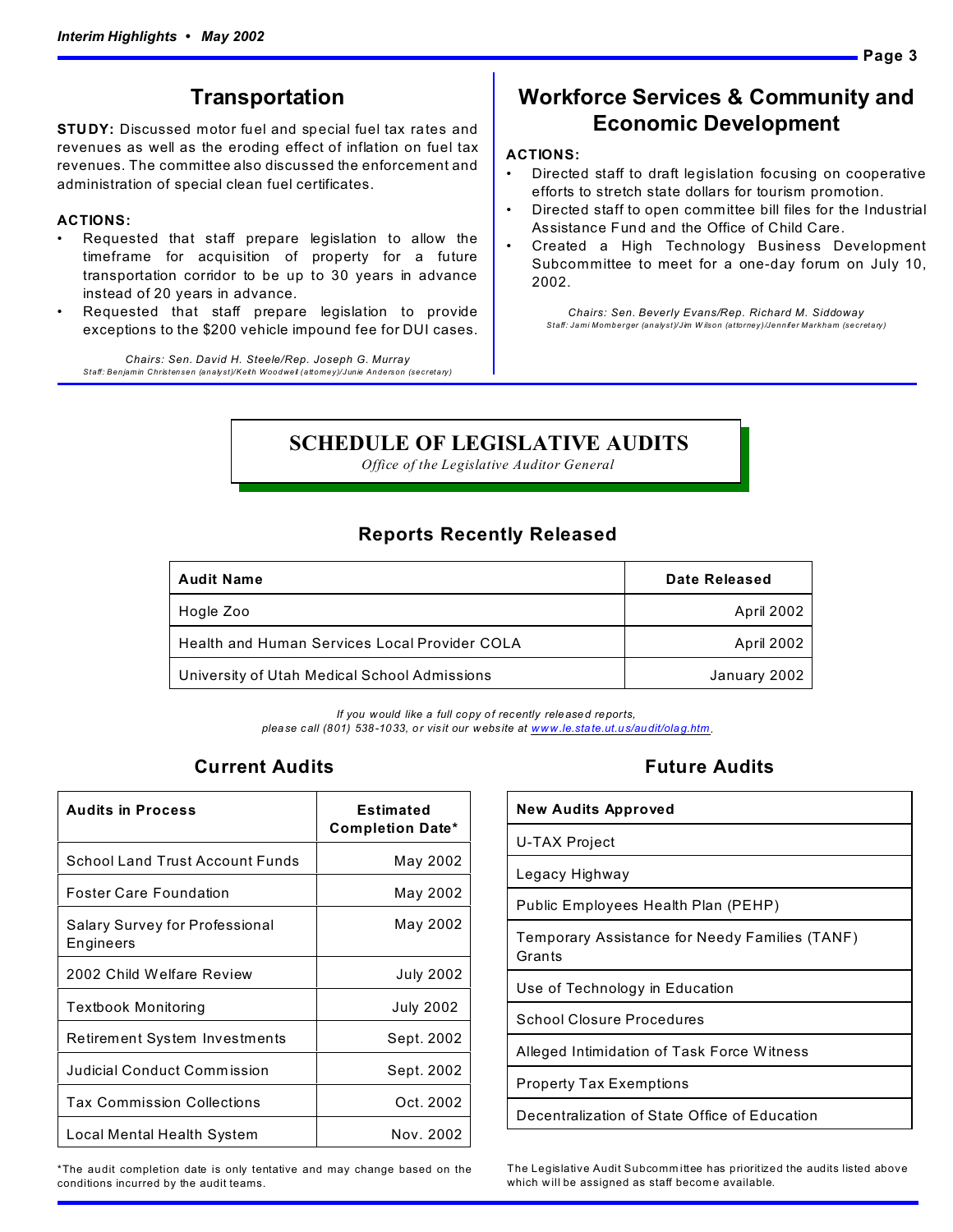### **LEGISLATIVE MANAGEMENT COMMITTEE**

#### **REPORTS:**

- Received a report explaining that the Office of Legislative Research and General Counsel will be able to provide a live Internet broadcast of the 2003 General Session even with increased demand.
- Received a report from the director of the Capitol Preservation Board on how he is addressing the parking shortage at the Utah State Capitol. The report indicated that underground parking will be available by November-December, additional parking is being studied along East Capitol Boulevard and Fifth North, and a long-term agreement has been established with the Fair Grounds for parking. What was left unanswered is how parking will be improved during the interim period.

#### **ACTIONS:**

- Discussed possible dates of the special session in June to deal with the FY 2003 budget with the most likely dates for the session being after the primary election (June 25) and before the end of the month.
- Recomm ended to Riverton City Mayor Evans, who asked the Legislative Managem ent Committee (LMC) to create a high tech task force, that he meet with the Workforce Services and Economic Development Interim Com mittee (WSED) which will be studying Master Study Resolution #119, "Attracting Technology to Utah." LMC suggested that the Mayor discuss with WSED the possibility of creating a subcommittee that could address his concerns and those indicated in the Master Study Resolution.
- Approved, with a few exceptions, the study item requests made by the interim committees. The exceptions have been communicated directly to the interim committees by the Office of Legislative Research and General Counsel.
- Approved the recommendation of Legislative General Counsel to file an amicus brief regarding the Supreme Court's authority to entertain an interlocutory appeal from the Judicial Conduct Comm ission.



#### **Office of Legislative Research and General Counsel** 436 State Capitol • Salt Lake City, UT • 84114

(801) 538-1032

**Office of the Legislative Fiscal Analyst** 425 State Capitol • Salt Lake City, UT • 84114 (801) 538-1034

**Office of the Legislative Auditor General** 130 State Capitol • Salt Lake City, UT • 84114 (801) 538-1033

For more information about legislative activities, contact one of the legislative offices or access our website at: www.le.state.ut.us.

### **2002 FOURTH SPECIAL SESSION** *Bills Passed*

### **H.B. 4001 Supplemental Appropriations Act III**  *(J. Alexander)*

This act funds appropriations and reductions for the support of state government for the fiscal year beginning July 1, 2001 and ending June 30, 2002. This act provides budget increases and decreases for the use and support of certain state departments and agencies of state government and for other purposes as provided in this act. The act states intent language governing expenditures and provides an effective date.

#### **S.B. 4001 2002 Bonding for Capital Projects** *(B. Evans)*

This act modifies the Bonding Code by authorizing the issuance and sale of additional general obligation bonds by the State Boding Commission for additional capital facilities and by adopting intent language. This act takes effect immediately.

### **S.B. 4002 Industrial Electric Infrastructure Act** *(C. Bramble)*

This act modifies the Public Utilities title to enact the Industrial Electric Infrastructure Act including the definition of terms. The act establishes what is a covered expense of an electrical corporation for new industrial electric infrastructure and how customers become eligible to participate in infrastructure agreements. The act provides the requirements for infrastructure agreements. The act provides that covered expenses will be recovered by the electrical corporation from its customers in Utah. The act provides for the accounting treatment of covered expenses. This act provides direction regarding how recovery of covered expenses are to be apportioned amongst customers should an eligible customer fail to pay amounts owed under an infrastructure agreement. The act takes effect on July 22, 2002.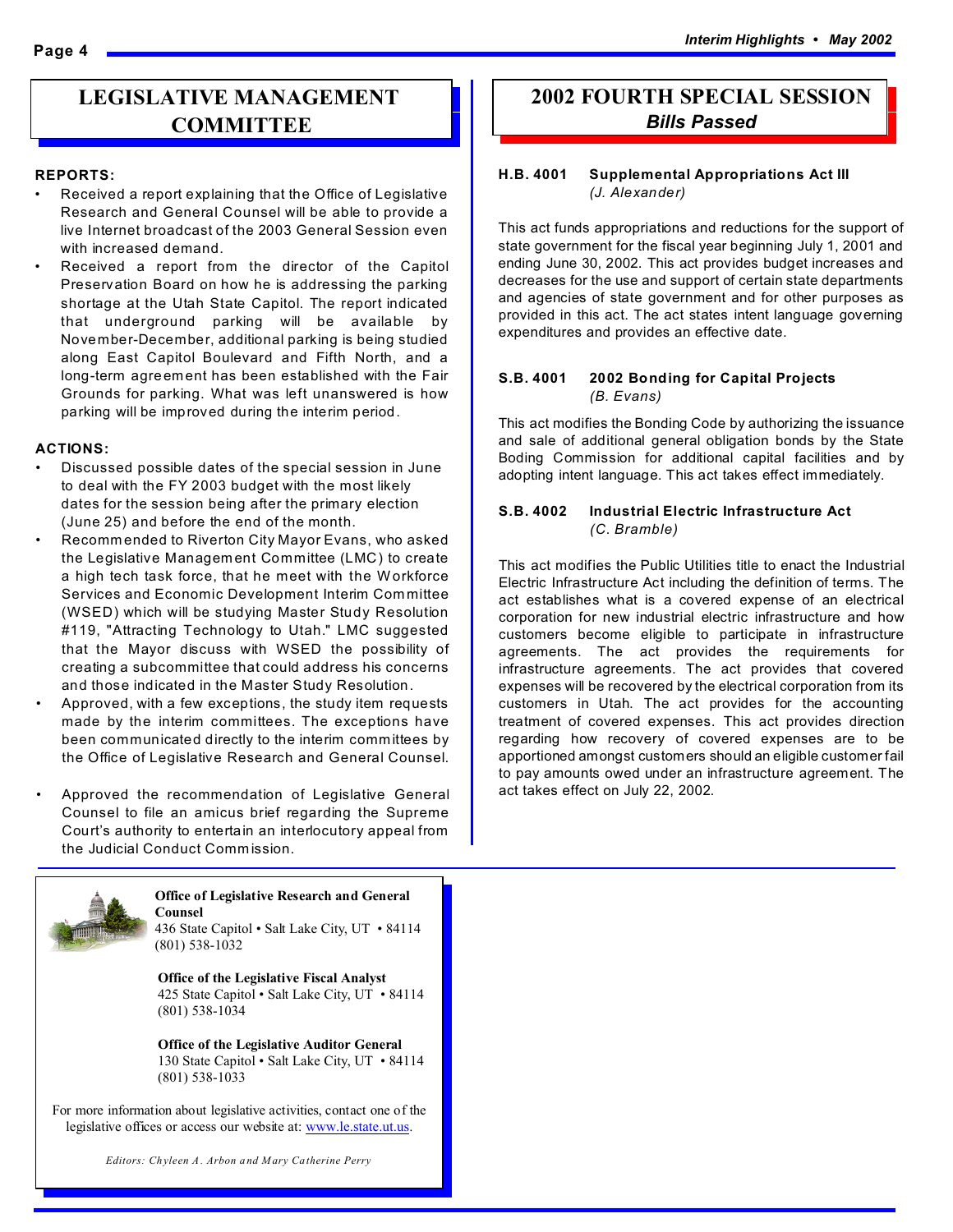

FISCAL HIGHLIGHTS

### JOHN E. MASSEY, DIRECTOR

## **EXECUTIVE APPROPRIATIONS**

CO-CHAIRS:

SENATOR LEONARD BLACKHAM - REPRESENTATIVE JEFF ALEXANDER

**Agenda Item:** Revenue Estimates

### **Summary:**

Total tax revenue is projected down an additional \$138 million in F.Y. 2002 and \$173 million in F.Y. 2003.

**General Fund:** Sales tax revenue is down an additional \$18,300,000 in F.Y. 2002, but will be partially offset for a net decline of \$10,550,000 in that year. Further sales tax declines of \$28,035,000, combined with investment losses and offset by insurance premiums will result in a net deficit of \$28,780,000 in F.Y. 2003.

**Uniform School Fund:** An individual income tax slump will lead school funds to a \$127,321,000 deficit in F.Y. 2002. Declining revenues will continue into next fiscal year, with a \$144,328,000 deficit expected in F.Y. 2003.

**Staff Contact:** Andrea Wilko

### **FOURTH SPECIAL SESSION**

The 54th Legislature convened a Fourth Special Session at the Governor's request on May 22 at 5:00 pm. Among other items, Legislators addressed new budget deficits in fiscal year 2002. The Legislature passed "Supplemental Appropriations Act III" (H.B. 4001) and "2002 Bonding for Capital Projects" (S.B. 4001).

As noted above, since adjournment of the 2002 General Session, state tax revenue projections have declined by an additional \$138 million. More than 90 percent of the shortfall is expected in tax collections earmarked for education.

To fill this new gap between revenue and appropriations, Legislators voted to increase bonding for capital facilities by \$70,054,400, and transfer to the Uniform School Fund an additional \$68,000,000 from the Budget Reserve Account ("Rainy Day Fund").

As well as addressing the new deficit, lawmakers transferred from the Rainy Day Fund \$45,291,000 approved during the General Session but not included in the Supplemental Appropriations Act II.

In total, the Legislature moved more than \$113 million from the Budget Reserve Account to the Uniform School Fund to finance education initiatives. It left \$10 million in the Rainy Day Fund, but gave state accountants authority to tap that balance should revenue collections warrant.

Lawmakers also shifted \$47 million of sales tax revenue into higher education, supplanting spending from declining income tax collections. As a result, public education's share of income tax collections will exceed 90 percent in F.Y. 2002. The remaining 10 percent is divided among higher education, educational facilities, debt service, and income tax administration costs.

**Report: "**Federal Funds Report"

### **Summary:**

Fiscal Analyst Spencer Pratt presented an update of last month's Federal Funds report to the May Executive Appropriations Committee. During the April meeting, the Committee requested a list of any federal grant applications that the Governor's Office of Planning and Budget (GOPB) had denied. Mr. Pratt included in his May report a list of ten applications that had been denied.

The ten denied applications covered five departments and dated from F.Y. 1994 through F.Y. 1999.

The GOPB indicated that no grants were denied during the past year, due at least in part to agencies being more careful and thorough in their submissions.

The Committee also requested in April that those grant applications potentially requiring state funds once the federal funding was terminated, and/or those requiring new state full time equivalents (FTEs), be highlighted in the Federal Funds report.

The updated report highlighted one grant where continuation funding would be requested, six grants that added new FTE positions, and four grants where both continuation funding would be requested and new FTEs would be added.

### **Action Taken:**

The Committee voted to approve the format presented by the Analyst for future federal fund reports .

**Staff Contact:** Spencer Pratt

### **Agenda Item:** Jail Contracting Distribution

### **Summary:**

The Department of Corrections reported to the Executive Appropriations Committee and requested guidance regarding the distribution of an additional \$755,000 for Jail Contracting included in H.B. 319, 2002 General Session.

Corrections Executive Director, Mike Chabries stated that the Department is considering two approaches to the distribution of Jail Contracting funds. The first approach would distribute funds and associated inmates only to those counties that bonded to build correctional facilities to house state inmates. The second approach would distribute new funds to all jails currently contracting with the State based upon a pro-rata share of existing contracted inmate placements.

### **Action Taken:**

The Committee expressed its support for the Department's distribution of these funds on a pro-rata basis to all current jail contractors.

**Staff Contact:** William Greer

425 STATE CAPITOL • SALT LAKE CITY, UTAH • 84114 PHONE: (801) 538-1034 BEN LEISHMAN, EDITOR